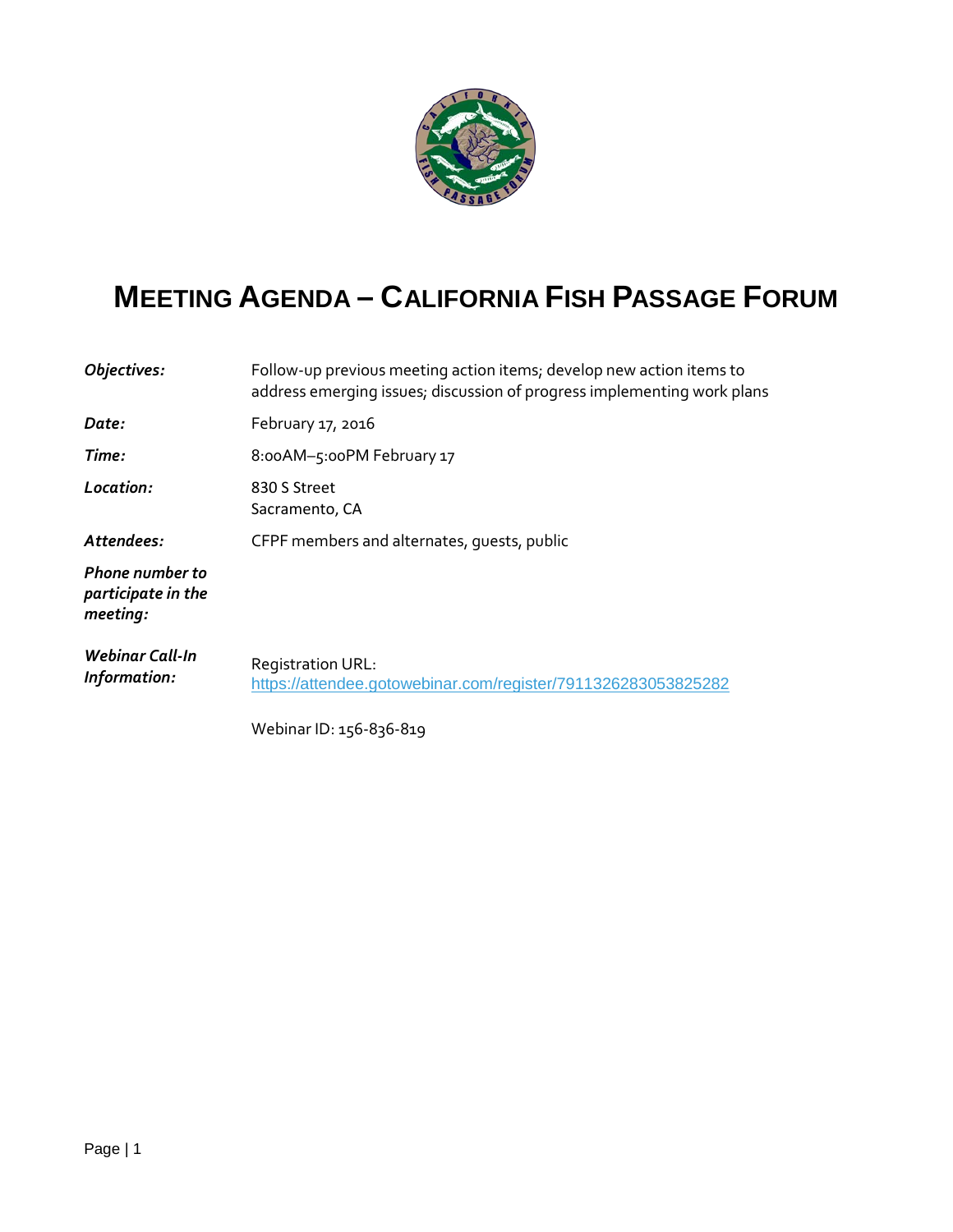## **AGENDA – FEBRUARY 17, 2016**

## **OUTCOMES**

| 8:00AM-8:30AM   | Welcome and introductions - review of agenda: Introductions<br>of Forum members and guests, housekeeping, agenda review,<br>announcements, review action items from previous meeting -<br>receive updates from Forum members on their respective action<br>items from the past Forum meeting (Lisa DeBruyckere)                                                                                                                    | <b>INFORMATION</b> |
|-----------------|------------------------------------------------------------------------------------------------------------------------------------------------------------------------------------------------------------------------------------------------------------------------------------------------------------------------------------------------------------------------------------------------------------------------------------|--------------------|
| 8:30AM-9:30AM   | 2016 Forum Work Plans<br>Each Forum work plan will be shared and discussed (Committee<br>Chairs) - Include discussion of how working groups can best<br>connect to Science and Data and Governance Committees<br>Governance Committee (B. Pagliucoo<br>Science and Data Committee (R. Carlson)<br>Outreach and Education Committee (K. Shaffer)<br>п<br>Permitting and Policy (M. Bowen)<br>Engineering Work Group (M. Bowen)<br>Ξ | <b>INFORMATION</b> |
| 9:30AM - 9:45AM | <b>Forum Budget Status</b><br>The latest information on the Forum budget will be discussed (S.<br>Allen)                                                                                                                                                                                                                                                                                                                           | <b>INFORMATION</b> |
| 9:45AM-10:00AM  | <b>BREAK</b>                                                                                                                                                                                                                                                                                                                                                                                                                       |                    |
| 10:00AM-11:00AM | February Caltrans partners meeting - Forum next steps<br>Forum members will review the February Caltrans partner<br>meeting activities and outcomes and determine the role of the<br>Forum moving forward (M. Molnar)                                                                                                                                                                                                              | <b>DECISION</b>    |
| 11:00AM-11:30AM | Fish Passage Monitoring - Documenting response by fish<br>Forum members will achieve consensus on how to make fish<br>passage monitoring a more formal process/requirement for all<br>fish passage projects supported by member organizations (B.<br>Pagliuco, K. Shaffer)                                                                                                                                                         | <b>DECISION</b>    |
| 11:30AM-1:00PM  | <b>LUNCH</b>                                                                                                                                                                                                                                                                                                                                                                                                                       |                    |
| 1:00PM-1:30PM   | <b>The Glennbrook Case Study and next steps</b><br>Forum members will discuss the Glennbrook Case Study and the<br>recommendation from the Forum Science and Data Committee<br>relative to key next steps (L. Mahan)                                                                                                                                                                                                               | <b>DECISION</b>    |
| 1:30PM-2:00PM   | FISHPass - Key Next Steps<br>Forum members will discuss the status of FISHPass and key next<br>steps (D. Ratcliff)                                                                                                                                                                                                                                                                                                                 | <b>DECISION</b>    |